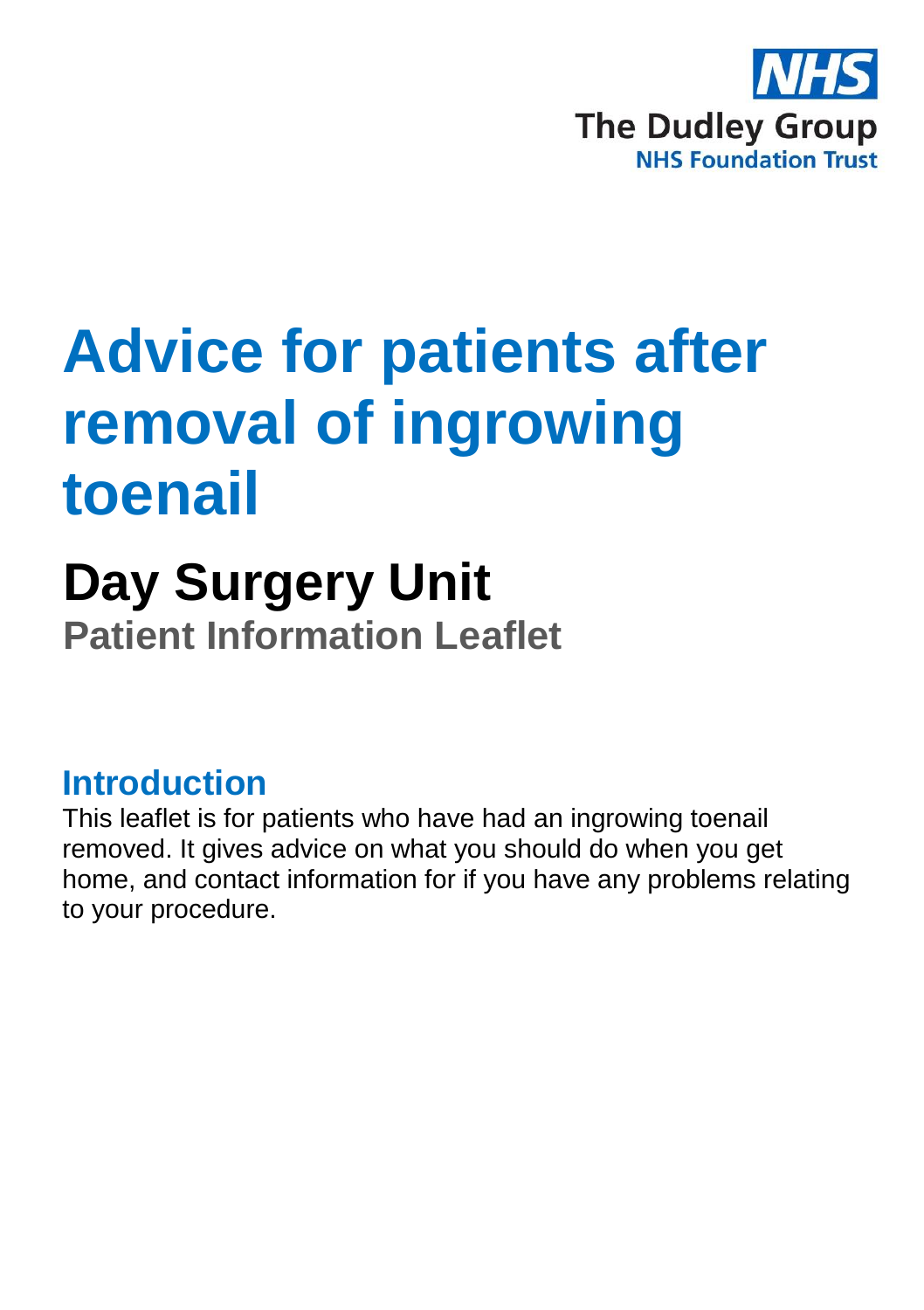## **Advice**

- 1. You will need to arrange for a responsible, able-bodied adult to collect you from hospital. If they cannot drive you home, you will need to make your own taxi arrangements. It is not a good idea for you to travel on public transport.
- 2. On the day of your procedure, you should keep your leg raised on a chair. This will help to relieve discomfort and prevent bleeding. Do not walk or stand too much.
- 3. You will have a dressing over your toe which will be rather bulky and may have some blood-staining on it. You should keep this dressing clean and dry.
- 4. If you have any bleeding, do not worry. Sit down and raise your leg on a chair. Apply gentle pressure around the toe for five minutes until the bleeding stops. Do not take the dressing off. If the bleeding does not stop after five minutes, please contact one of the helpline numbers for advice.
- 5. The area will remain numb from the local anaesthetic for about two to three hours. After this, take painkillers such as paracetamol (always read the label; do not exceed the recommended dose). Try to avoid aspirin. You may experience pain for about three to five days after the procedure.
- **6.** Even though your toe will be painful, you should make sure you walk correctly from the day after your operation. We will give you advice about his. Wear comfortable, light socks and footwear such as slippers or sandals. **Avoid tight-fitting footwear.**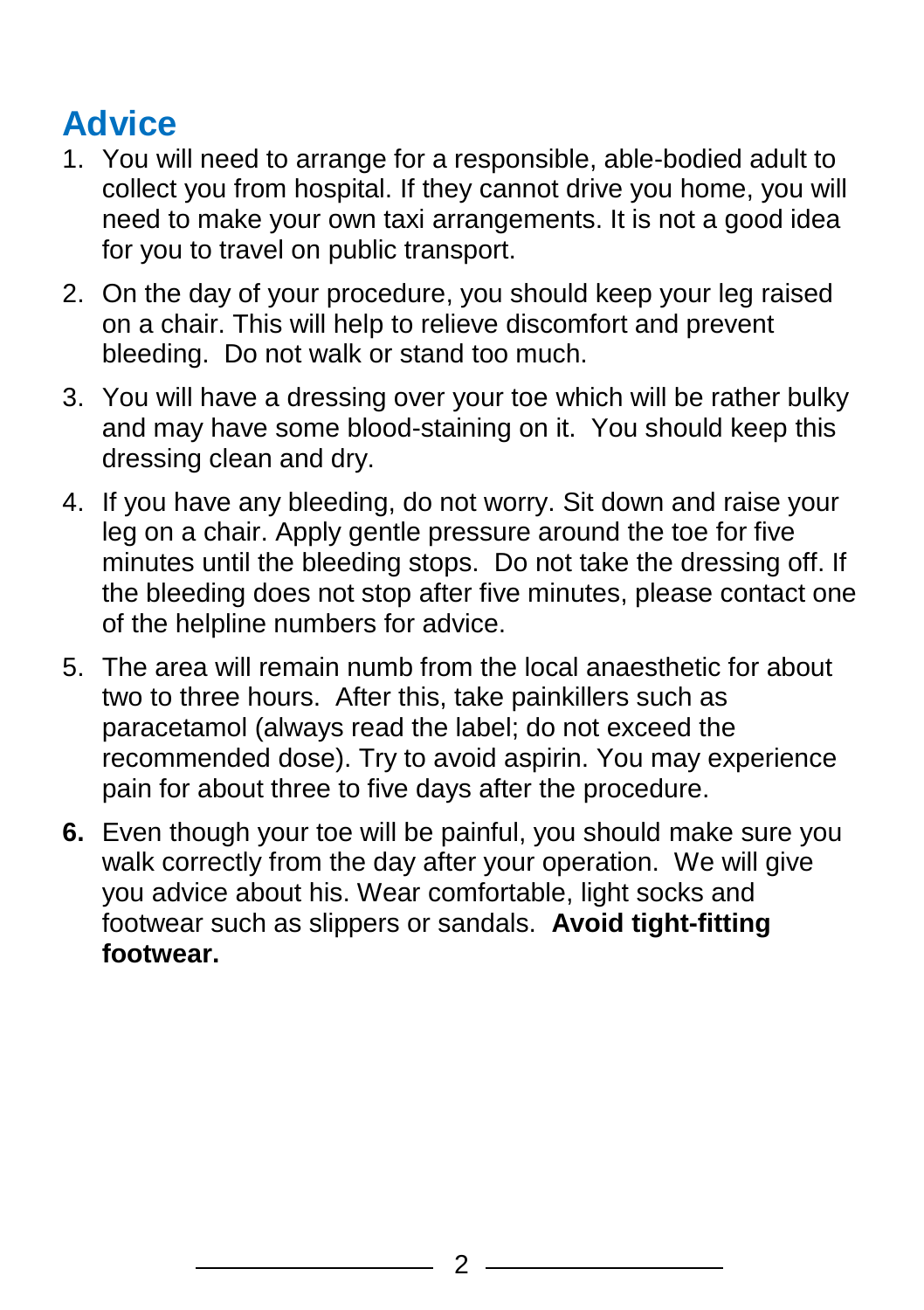- 7. The nail bed on your toe will look unhealthy and untidy at first. Do not worry about this. It will look OK when it heals.
- 8. If you have any stitches, you will either be given an appointment for removal of these at the hospital or asked to visit your GP.

If you need a sick note, please ask the nurse who books you in for the procedure.

### **Helpline numbers**

If you have any questions, or if there is anything you do not understand about this leaflet, please speak to a member of staff or contact:

**Russells Hall Hospital Day Surgery Unit** on 01384 456111 ext. 1886 (7.30am to 8pm, Monday to Friday)

or

#### **Pre-operative Assessment Unit** on

01384 456111 ext. 1849 (7am to 7.30pm, Monday to Friday)

**Out of these hours, urgent queries:** contact Surgical Assessment Unit on 01384 456111 ext. 3359.

Russells Hall Hospital switchboard number: 01384 456111

#### **This leaflet can be downloaded or printed from:**

http://dgft.nhs.uk/services-and-wards/general-surgery/

If you have any feedback on this patient information leaflet, please email dgft.patient.information@nhs.net